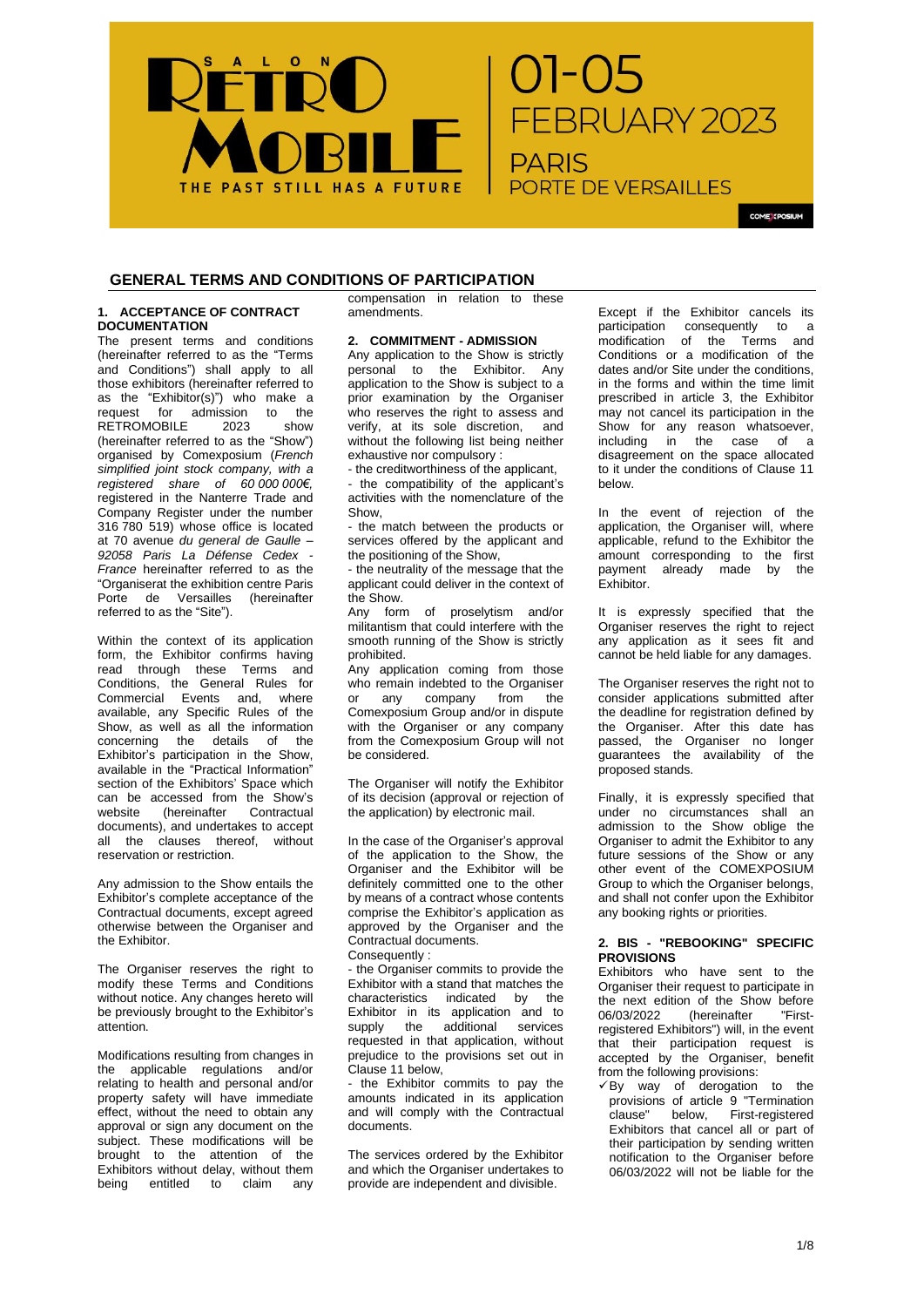payment of any sums related to their cancellation;

✓By way of derogation to the provisions of article 5 ¨Payment methods" below, the first payment (deposit) will only be due from  $07/03/2022$ .

## **3. SHOW ORGANISATION TERMS**

The Organiser determines and may<br>modify the organisational organisational arrangements of the Show. In particular, the Organiser determines the Site where the Show will be held, its opening and closing dates, its duration, the opening and closing hours of the Site where the Show will take place, the layouts of the Show, the schedule of events and the registration closing date.

The Organiser bears costs and incurs expenses prior to the holding of the Show (management of registrations, advertising and promotion of the Show, etc.).

In the event of cancellation of the Show other than in the cases referred to in articles 27 and 28 below, the Organiser will immediately notify the Exhibitors by any written means and the sums received by the Organiser will be refunded to the Exhibitor.

In the event the Show is postponed to a later date and/or relocated to a different Site, other than in the cases referred to in articles 27 and 28 below, these changes shall be notified to the Exhibitor by any written means. Unless the Exhibitor cancels its application to participate by means of registered post with confirmation of delivery, sent to the Organiser within 8 days of the said notification, the new dates and/or new Site hosting the Show are deemed to be accepted by the Exhibitor. The Organiser will retain the amount of the deposit and/or participation fees already paid by the Exhibitor for participation in the postponed Show and the Exhibitor remains liable to pay the full amount due in respect of his participation in the postponed Show in accordance with the payment terms as amended *mutatis mutandis*.

In the event of a modification of these Terms and Conditions which would not have immediate effect as set out in article 1, the Exhibitor will be notified of this change by any written means. Unless the Exhibitor cancels its application to participate by means of registered post with confirmation of delivery, sent to the Organiser within 8 days of the said notification, the Exhibitor will be considered as having accepted the amended version of the Terms and Conditions.

The Parties expressly agree that only substantial modifications concerning articles 1, 2, 3, 5, 9, 27 and 28 of these Terms and Conditions give the Exhibitor the right to cancel its participation in the Show within the

following 8-day period, it being specified that modifications concerning the duration of the Show and/or the procedures for opening and closing the Site do not give the Exhibitor the right to withdraw his request to participate.

## **4. INVOICING TERMS**

All prices stated on the Organiser's documentation and on the Show's website are expressed in euros exclusive of taxes. In accordance with the legislative and regulatory requirements that apply to these services, the value added tax at the current applicable rate will be added.

## **5. PAYMENT TERMS**

Payment of contractually due amounts shall be made as they fall due and in the following manner:

- the first instalment (deposit): shall be paid with the application form sent by post or when the Exhibitor submits its online application, by cheque or bank transfer or, when the application is submitted online, by debit card or at any other date fixed by the Organiser and stated in the application form,

- the second instalment (deposit): at the date fixed by the Organiser and stated in the application form ;

- the balance shall be paid no later than fifteen (15) days after the date of issue of the balancing invoice, by cheque or bank transfer. No discounts are available for early payment or payments on account.

Registrations occurring less than thirty (30) days before the opening of the Show must be paid in full by the Exhibitor no more than eight (8) days after the date on which the corresponding invoice was sent to the Exhibitor.

That time frame will be reduced to two (2) days if the Exhibitor registers fewer than eight (8) days before the Show opens, and in all instances, payment must be received by the Organiser at least two (2) days before the Show opens.

All requests for an equipped stand submitted after registration shall be payable in full at the time of request.

All amounts should be made payable to the Organiser and must be in euros.

#### **6. SECURE PAYMENT AND PROOF OF TRANSACTION FOR ONLINE APPLICATIONS**

The Show website is protected by a secure payment system. The Organiser has adopted the ATOS SSL encryption procedure, which encodes and protects confidential information.

Unless proven otherwise, data recorded by the Organiser shall constitute proof of all dealings between the Organiser and the Exhibitor.

Data recorded by the payment system constitutes proof of the financial transactions.

## **7. LATE AND MISSED PAYMENTS**

Any amounts that remain outstanding after the invoice payment date, will result in the automatic application of late payment interest equal to three times the statutory interest rate, starting from the day following the invoice due date.

If the payment deadlines set out in Clause 5 "Payment Terms" above are not respected, a fixed fee of €40 for debt recovery fees shall be charged by the Organiser in addition to the late payment penalties referred to above (Art. L-441-3, L441- 6 and D445-5 of the French Commercial Code). This fixed fee does not preclude any other fees incurred by the Organiser in recovering unpaid invoices.

Once a stand location has been allocated to an Exhibitor, the balance must be paid before the date stated on the invoice.

Stands will only be made available to Exhibitors once full payment has been received.

## **8. VAT**

Exhibitors from outside France can obtain a VAT refund as follows:

## **\* For companies from European Union member countries:**

• Submit the refund request via the appropriate online State portal where the Exhibitor is registered in accordance with the provisions of Directive 2008/9/CE of 12 February 2008. In France, this is the fiscal portal at www.impot.gouv.fr.

• A digital copy of the original invoices for all sums over €1,000 excl. tax must be submitted with the online refund request.

• The refund request must be submitted by 30 September of the calendar year that follows the refund period.

#### **\* For companies from countries outside the European Union:**

The Exhibitors concerned must appoint a tax representative in France to carry out all tax formalities.

#### **9. TERMINATION CLAUSE – PENALTY CLAUSE**

**9.1** If the Exhibitor fails to pay any of the amounts it owes by the due date regardless of the reason, the contract binding it to the Organiser will be terminated seven (7) days after the Organiser has sent a formal notice expressly stating the terms of this Clause 9.1 to the Exhibitor by any written means , when the breach remains unresolved.

If the Exhibitor expresses the intention of cancelling its participation to the Show, regardless of the reason, the<br>Organiser may implement this Organiser may implement termination clause by sending it a formal notice to abandon the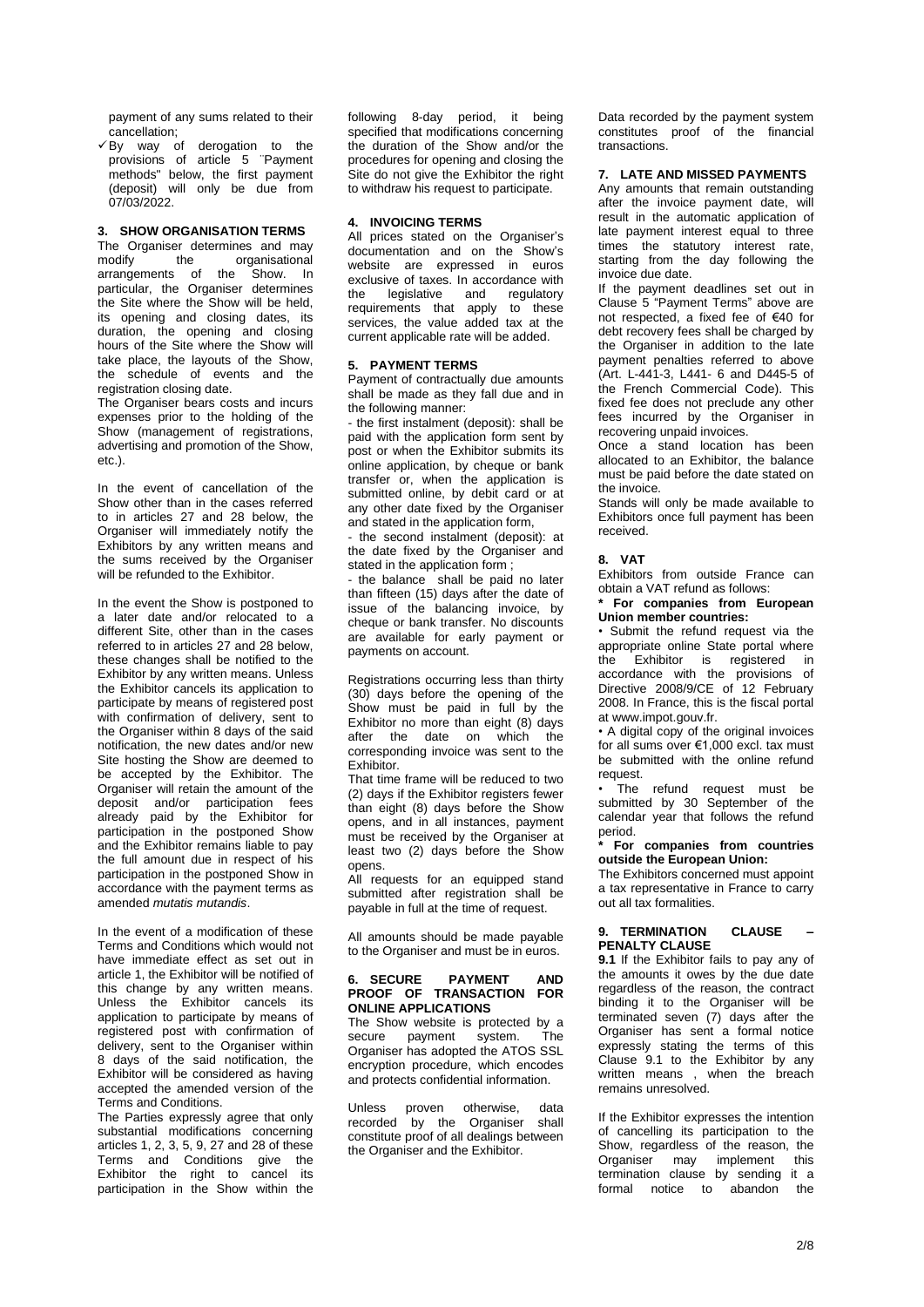cancellation and confirm its participation within seven (7) days. That period of seven  $(7)$  days will begin on the date of the formal notice's notification to the Exhibitor.

The contract will automatically be terminated upon expiration of the above time frame, without the need for the Organiser to have the termination recorded by the courts, and the Organiser will immediately be free to dispose of the space allocated to the Exhibitor.

In the event of termination of the contract in application of this clause, the Exhibitor remains liable to pay the Organiser the full price of its<br>participation in the Show. participation in the Consequently, the amounts previously paid will definitively remain the property of the Organiser and any outstanding amounts will immediately fall due.

**9.2** As an exception to the above, the contract between the Exhibitor and the Organiser will immediately be terminated as of right and without formal notice:

- if the Exhibitor does not occupy its stand by the day before the Show opens to the public, regardless of the reason,
- in the event of the Exhibitor's registration less than thirty (30) days before the Show opens, if the payment stipulated in Clause 5 of these Terms and Conditions is not made within the time frame set out in the said clause (either eight (8) days or two (2) after the invoice was sent and, in any case, at least two (2) days before the Show opens), regardless of the reason.

In the cases mentioned in article 9.2 the consequences of termination will be the same as those provided by article 9.1.

#### **10. INSURANCE 10.1. Civil liability:**

The Organiser will not be responsible for any damage that the Exhibitor might cause to third parties, including the manager or the owner of the Site hosting the Show.

Consequently, the Exhibitor will, at least ten (10) days before the scheduled Show set-up date, take out insurance contracts with insurance companies certified to perform insurance transactions in France, covering the financial consequences of any liability that may be incumbent upon it for reasons of bodily harm or material or immaterial damage caused to third parties, including the manager and the owner of the Site, as a result of its activity during its participation in the Show (including during the set-up and break-down periods).

At the Organiser's first request, the Exhibitor will supply the corresponding current certificate from its insurer, stating the policies taken out, their total

sums and their period of validity. Failing this, the Organiser reserves the right to refuse the Exhibitor's access to the Show, without compensation.

## **10.2. Tenant risk and the Exhibitor's property**

Furthermore, the Organiser will not be responsible for:

➢ property damage caused to the Site's manager and/or owner, affecting personal or real property, in the event of the occurrence of any of the following events: fire, lightning, explosion, water damage, terrorist attack or natural catastrophe.

➢ damage caused to property owned by the Exhibitor or placed in its care.

Consequently, in order to meet the<br>requirements of the company of the company managing the Site, the Organiser will automatically invoice the Exhibitor for the tenant risk / property damage insurance taken out by Comexposium Assurances, under the conditions set out in point 10.3 below.

As applicable, if the Exhibitor can provide proof of its subscription to a tenant risk policy by sending the "certificate of insurance" form to the Organiser at least 10 days before the Show's set-up begins, duly signed and bearing its insurance company's stamp and stating the benefits provided with a minimum of €3,000,000 per claim, the aforementioned tenant risk / property damage insurance will be cancelled and refunded in full, if already paid. By returning that<br>certificate and requesting the certificate and cancellation and, if applicable, the refund of the amount invoiced by the Organiser in the name of tenant risk / property damage insurance, the Exhibitor will no longer receive either form of cover making up the Organiser's insurance policy.

#### **10.3. Insurance provided by the Organiser:**

## **a) Insurance covering tenant risk and the Exhibitors' property:**

The insurance contract taken out by COMEXPOSIUM ASSURANCES on behalf of the Exhibitors covers both:

property damage caused to the Site's manager and/or owner, affecting personal or real property, in the event of the occurrence of any of the following events: fire, lightning, explosion, water damage, terrorist attack or natural catastrophe, up to €3,000,000 per claim,

➢ damage to the Exhibitor's property.

The amount of cover is specified in the Insurance Rules appended to the application form and is also accessible on the Show website, subject to any changes to the insurance conditions. By taking the insurance, as detailed in the said Insurance Rules, the Exhibitor is taking insurance with

COMEXPOSIUM ASSURANCES, who is the subscriber.

#### **b) Supplementary insurance cover for the Exhibitor's property:**

The Exhibitor may also submit a request to the Organiser to subscribe to insurance for:

➢ property damage: additional insurance on top of the amounts covered by the principal policy with payment of a premium calculated on the additional capital value,

➢ plasma screens: a specific insurance policy must be taken out.

# **10.4. Waiver of all recourse a) Against the Site manager and/or**

**Site owner company:**

Executing the commitments undertaken by the Organiser towards the Site manager and/or Site owner company the Exhibitor, by the mere fact of its participation, declares that it waives all recourse that it or its insurers may be entitled to make against these companies and their respective insurers for any damage covered by the tenant risk policy and for any direct or indirect losses the latter parties may cause to its property, equipment and fittings as well as any caused to that of its agents, and additionally for any operating losses and/or extra costs regardless of the cause, with the exception of malicious acts.

In addition, the Exhibitor declares it waives all recourse against the Site manager and/or Site owner companies and their respective insurers in the case of one of the following events occurring, with harm caused to the Exhibitor:

 $\triangleright$  fire damage, theft, water damage, damp or any other situation affecting its own property, with the Exhibitor being required to insure itself against these risks,

➢ abnormal actions by other Site occupants, their staff or suppliers, or visitors,

➢ interruption or inadvertent functioning of the water, gas or electricity supply, the air conditioning or other general system, the suspension or shut-down, even for an extended period, for a reason out of the control of the Site manager and/or Site owner companies of fluid systems including the automatic fire extinguisher network, heating and air conditioning systems, or any one of the equipment items shared by the Site,

 $\triangleright$  contamination of the heating, water or air conditioning networks for a reason out of the control of the Site<br>manager and/or Site owner manager companies,

➢ security measures taken by the Site manager and/or Site owner companies and/or by any government authority, should these cause harm to the Exhibitor.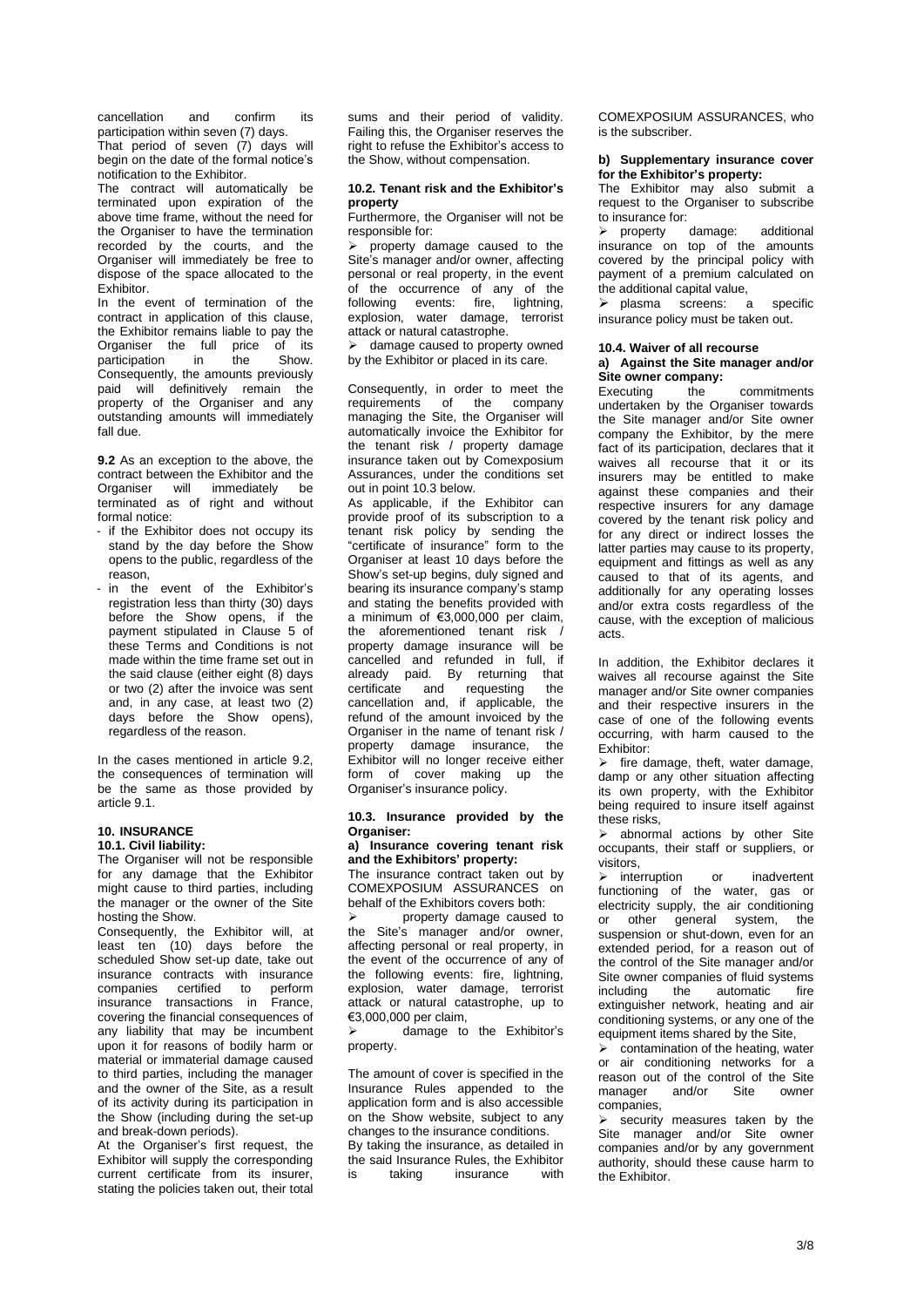The Exhibitor undertakes to obtain the same waiver from its insurers.

#### **b) Against the Organiser:**

The Exhibitor also declares it waives all recourse that it or its insurers may be entitled to make against the Organiser and its insurers in regard to damage covered by the tenant risk policy and direct or indirect damage its property, equipment and fittings may suffer as well as that of its agents, as well as for any operating losses and/or extra costs regardless of the cause, with the exception of malicious acts.

The Exhibitor undertakes to obtain the same waiver from its insurers.

It is further specified that, on the basis of reciprocity and excepting malicious acts, the Organiser and its insurer waive any claim against the Exhibitor and its insurer for damage affecting any property, equipment and fittings belonging to the Organiser and which the Exhibitor is responsible for. It is further specified that this waiver is not applicable for any loss or damage that may affect the Site's buildings, fittings and equipment owned by the Site manager and/or Site owner company and that has been given into the care of the Exhibitor.

#### **11. ALLOCATION OF STANDS**

The Organiser will draw up a Show floor plan and allocate stand areas as applications are received, taking into account the Show's different sections. The Organiser will do its best to take into account the wishes expressed by the Exhibitors and the nature of the products exhibited. So as to be able to do this, and taking into account the inherent constraints imposed in the placement of Exhibitors, the Organiser reserves the right to modify the surface area requested by the Exhibitor, up to a maximum of 20%, and to modify the corresponding invoice accordingly, without this giving the Exhibitor the right to cancel its application. The Organiser alone can determine the general arrangement of the Show, as well as the arrangement of the stands at the Site.

Participation in previous events does not give the Exhibitor any special rights to stand locations.

Any complaints made by an Exhibitor about the allocation of stand areas should be addressed in writing to the Organiser within seven (7) days of receiving of the Show's floor plan. The Organiser will review such complaints if they are supported by detailed documentation that clearly sets out the serious nature of, and/or the reasons for, the complaint

If the Exhibitor has not contacted the Organiser within seven (7) days of sending the features of the Exhibitor's location, the Exhibitor shall be deemed to have accepted the stand allocated to it.

Under no circumstances shall the Organiser be held liable for any consequences arising (disturbances, commercial damages among other things) from the location of a stand allocated to an Exhibitor.

# **12. SUBLETTING/SHARED EXHIBITING**<br>The Exhibitor

may not provide advertising services on any media for a company that is not itself an Exhibitor. Furthermore, the Exhibitor is prohibited from assigning or subletting any stand or part of any stand area that it has been allocated without prior written agreement from the Organiser stating its partners (co-exhibitors, corporation represented…). If the Organiser agrees to the latter, the Exhibitor must pay individual registration fees for each of the companies being on its stand. The Exhibitor will ensure that any sublessee on its stand complies with the Contractual documents. The Exhibitor is liable notably for any breach of the Contractual documents committed by any sub-lessee on its stand. Moreover the Exhibitor hereby holds harmless the Organiser against any dispute, claim, charge, judgement and/or miscellaneous disbursements that may arise as a consequence of any company present on its stand in relation to their participation in the Show.

## **13. STANDS**

Information regarding the installation, equipment and removal of stands will be available in the Exhibitor's Guide:

#### **a) Stand use - compliance with applicable laws and regulations**

Exhibitors are required to be familiar with and comply with all applicable regulations in force at the time of the Show, whether issued by public authorities or by the Organiser, in particular the no-smoking rules that apply to the public areas, the Fire Safety Regulations and the Health and Safety Regulations.

The Fire Safety Regulations and the Health and Safety Regulations will be communicated to Exhibitors in the Exhibitor's Guide.

The Organiser prohibits the operation of any stand that does not comply with these regulations.

The Exhibitor agrees to comply with all laws and regulations that apply to its business and/or the services and businesses that it wishes to develop within the scope of its participation in the Show. To this end, the Exhibitor will lodge all mandatory declarations and obtain the necessary approval and/or accreditation (including for selling and giving away drinks to be consumed on site) so that under no circumstances shall the Organiser have cause to be concerned.

Lastly, the Exhibitor will not cause any discomfort (noise, odour, etc.) to neighbouring Exhibitors or negatively impact the Show's organisation.

## **b) Exclusive services of the stand**

To optimise the safety of people and property during the Show, Exhibitors wishing to order caretaking, cleaning and handling services ratify the preselection and negotiation carried out by the Organiser by authorising it to enter into the service provision agreement(s) in its name and on its behalf. It acknowledges having read the essential conditions of these agreements at the time of registering, and having been informed of the need to refer to the Exhibitor's Guide.

The Organiser's mandate shall end upon conclusion of the service<br>provision agreement (cleaning, agreement handling and/or caretaking).

Performance of the contract and its follow-ups shall therefore be exclusively managed by the Exhibitor and the service provider, to which it must directly pay the price of the service without COMEXPOSIUM being its agent. Any complaint must therefore be sent to and dealt with directly by the Service Provider. The Organiser shall remain third party to this contractual relationship.

In any event, pursuant to this mandate, only the Exhibitor shall be bound to the service provider in question. The Exhibitor may not seek the liability of the Organiser under any circumstances, save for the missions conferred as strictly defined previously

#### **c) Damage**

Unless stated otherwise, the stand area, the stand itself and any equipment made available to the Exhibitor by the Organiser shall be deemed to be in good condition.

The leased stand must be returned to the Organiser in a clean condition and cleared of any rubbish. The stand and any equipment provided as stand fittings must be returned to the Organiser in good condition. Any damage caused to the occupied space, the stand, the supplied equipment or the existing infrastructure recorded upon return of the stand will be invoiced to the Exhibitor.

#### **d) Stand occupation**

The Exhibitors will occupy their stands no later than the day before the Show opens to the public.

The stand must be continually occupied by the Exhibitor during opening hours of the Show to the public.

#### **14. PERMITTED PRODUCTS, BRANDS AND SERVICES**

The Exhibitor is prohibited from exhibiting at its stand any products, brands and services other than those listed on its application form.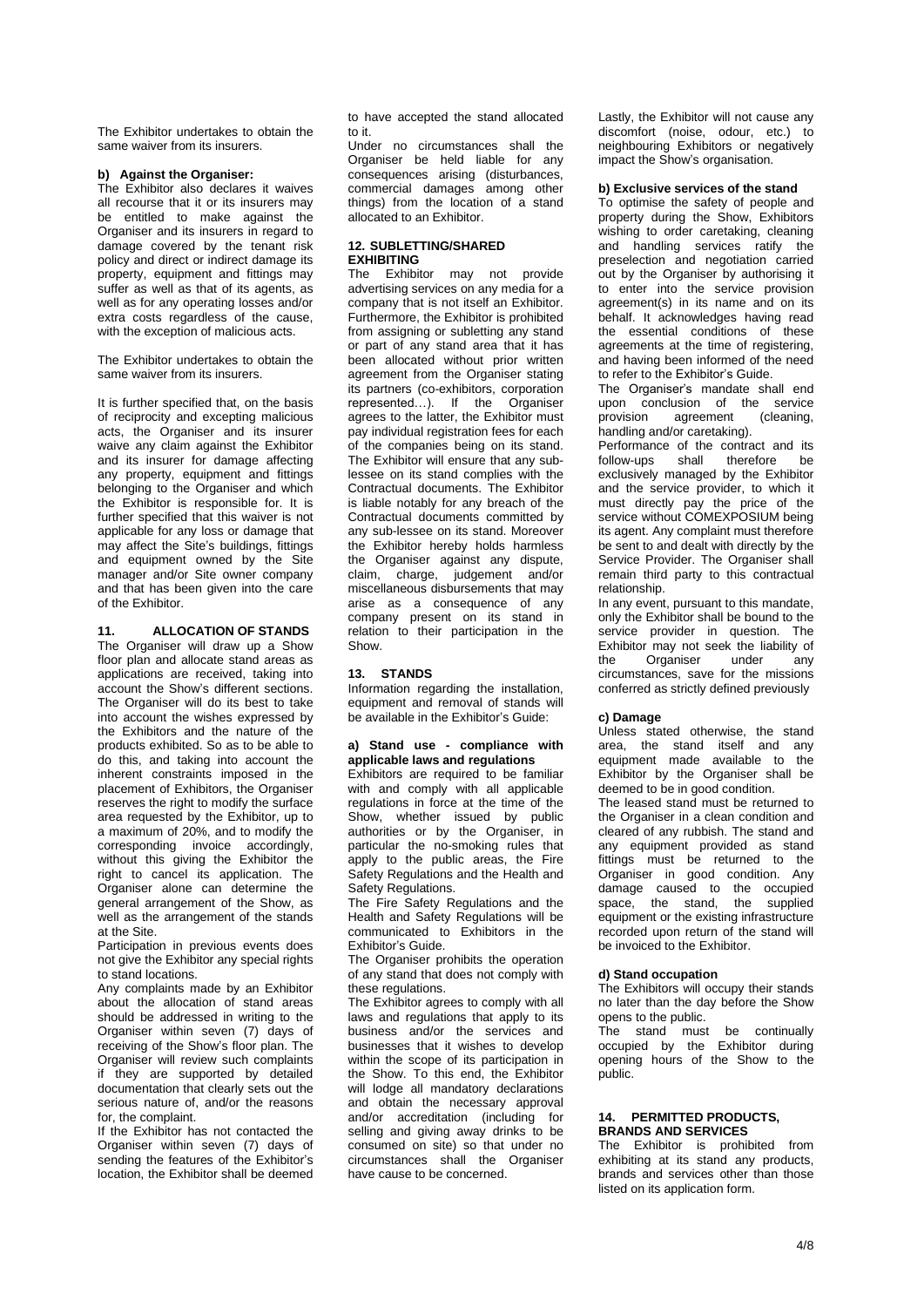Moreover, the Exhibitor hereby declares and warrants that it holds all intellectual property rights relating to the products and/or services exhibited, or that is has been authorised by the rights' holder to exhibit the products brands or services at its stand.

The Exhibitor hereby warrants that the products and/or services it is exhibiting comply with all current applicable safety standards and accepts full liability for any defects in the aforementioned products and services; as such the Organiser cannot be held liable in this respect.

## **15. VISIBILITY**

The Exhibitor shall be solely liable for the contents of all information supplied by it and intended to be broadcasted by the Organiser on the Show's website, and in particular for information about itself and its products and/or services and their characteristics, performance, prices, etc.

The Exhibitor hereby warrants that the aforementioned information is lawful and in particular that it complies with all current regulations relating to the name, offer, presentation, user manual, and description of the scope and terms of the warranty covering the goods, products or services that it is presenting online and, more generally, that this information complies with all current advertising and consumer protection laws.

The Exhibitor has sole liability for the publication of all texts, logos,<br>illustrations, photographs, images, photographs, products and brands and the Exhibitor alone must hold the relevant reproduction rights.

The Exhibitor holds harmless the Organiser against any amicable dispute and judicial proceedings brought by a third party.

## **16. ILLICIT TICKET TOUTING**

The act of offering for sale or showing with the intention to sell or transfer or supplying with the intention to sell or transfer any Show access passes (entry passes, invitations, tickets etc.) in a public or private place or on the Internet, without the authorisation of the Organiser, is a criminal offence punishable by questioning and arrest by the police and a fine of €15,000. The fine is increased to €30,000 for repeat offenders provided in article 313-6-2 of the Penal Code).

#### **17. INVITATION CARDS**

The copying or re-sale of invitation cards is strictly prohibited and shall be subject to prosecution and other sanctions provided in article 313-6-2 of the Penal Code).

If the fraudulent use of an invitation card (re-sale, copying, theft, etc.) is brought to its attention, the Organiser reserves the right to withdraw the invitation.

#### **18. DEMONSTRATIONS AND OTHER EVENTS a) Demonstrations**

Demonstrations may only be held at the Show for those products that<br>require a specific technical specific technical explanation. Furthermore, such demonstrations may only take place if the Organiser has given a special prior written authorisation. Demonstrations on a podium raised above the initially planned floor height are strictly prohibited. Demonstrations carried out using a microphone, or which harangue or solicit in any manner, are strictly prohibited. Any full or partial closure of an Exhibitor's stand during normal opening hours to the public and, in particular, during any demonstration, is strictly prohibited without express prior written authorisation from the Organiser.

#### **b) Other events**

All attractions, shows and events taking place within an Exhibitor's stand area must be authorised in advance by the Organiser. To this end, the Exhibitor shall provide specific details of the planned event (equipment and audio devices used, type of event, etc.).

In any event, the loud speakers used may not exceed 30 decibels (dB) and they must face the interior of the stand and be angled towards the floor. The sound level shall not exceed 85 decibels (dB).

**c)** Under no circumstances shall any demonstration or event interfere with the neighbouring Exhibitor(s) or the general movement around the Show and, more generally, with the proper running of the Show. Failing this, approval may be revoked without warning.

#### **19. ADVERTISING**

All advertising using sound or lighting must comply with the Show's decoration regulations and shall be subject to the prior written agreement of the Organiser. Any such agreement shall be conditional upon the advertising not interfering with any neighbouring Exhibitor(s) or the general movement around the Show and, more generally, with the proper running of the Show. Failing this, approval may be revoked without further warning.

Distribution of brochures, vouchers and other printed matter intended to redirect Show visitors to the Exhibitor's stand is strictly prohibited in the aisles and throughout the Site. Only brochures, vouchers and other printed material offered within the Exhibitor's stand are authorised.

Any documentation given to any visitor to a stand, such as a business card or order form, must bear the stand name or company name of the Exhibitor as it appears on the application form.

#### **20. BUSINESS PRACTICES / ABSENCE OF A RIGHT TO WITHDRAWAL / UNFAIR COMPETITION**

The French Consumer Code expressly prohibits sales at a premium (Article L 121-19 of the Consumer Code), sales at loss (Article L 442-2 of the Commercial Code), pyramid selling (Article L 121-15 of the Consumer Code), tying sales (Article L 121-11 of the Consumer Code) and false sales. Any auctions must be in compliance

with current legislation.

The Exhibitor will explain to consumers that any purchases made at the Show, other than those subject to a consumer credit agreement (Article L312-18 of the Consumer Code) and those arising from a personal invitation to come to the stand to receive a gift, do not enjoy the right to cancel the purchase. As a result, in the contract proposals made at the Show, the Exhibitor will mention the absence of a cancellation period in clear, legible terms contained in box set apart (Article L 224-59 of the Consumer Code).

Consumers do not benefit from the right of withdrawal for any contract signed with Exhibitors performing their activity under normal conditions as defined in article L 221-1 of the Consumer Code, meaning under normal conditions in accordance with the Terms and Conditions and the General Rules for Commercial Events.

The Exhibitor is hereby expressly prohibited, for the entire period of the Show, from engaging in acts of unfair competition such as conducting surveys and distributing advertising items outside its stand area, where such surveys or distribution give rise to the diversion of visitors to the Show in favour of the Exhibitor.

The Exhibitor is obliged to ensure that any agreements it enters into with visitors to the Show are executed in good faith.

In accordance with articles L 612-1 and following of the Consumer Code, the Exhibitor additionally commits to offer to the consumers a mediator in order to solve amicably any dispute arising between them.

## **21. COUNTERFEIT ITEMS**

The Exhibitor will personally ensure the protection of all intellectual/industrial property rights related to the materials, products, services and brands exhibited in accordance with any applicable current legislation and regulatory provisions, and the Organiser shall not be held liable for any failure to comply, particularly in the event of a dispute with another Exhibitor or a visitor to the Show.

In the event that a competent court finds that the Exhibitor has breached the provisions of the present clause, the Organiser reserves the right to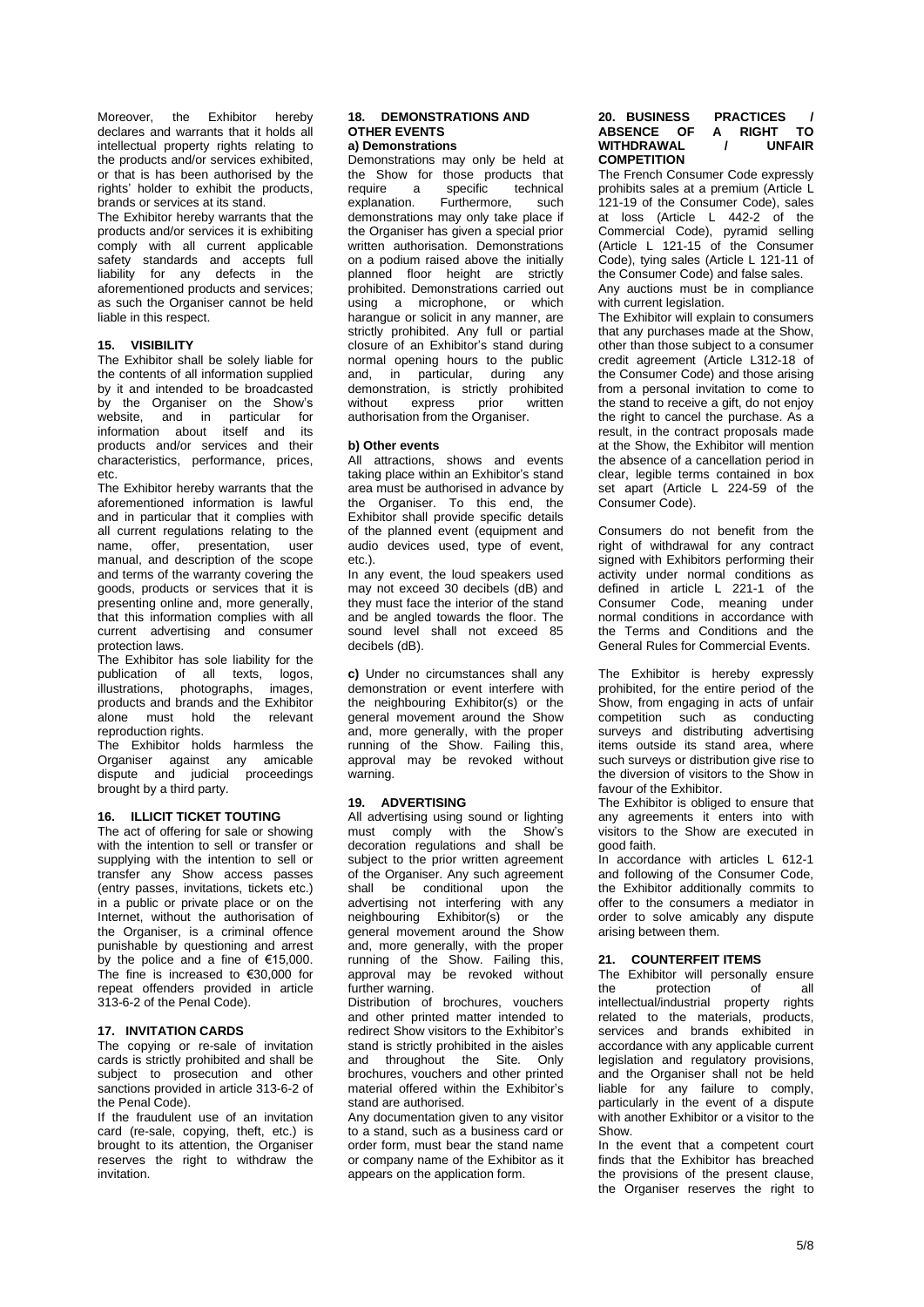oblige the Exhibitor to comply with any stipulations made in the court's findings.

Failing that, the Organiser reserves the right to refuse entry to the Exhibitor or to enforce any sanctions referred to in the Terms and Conditions without the Exhibitor having the right to claim any compensation.

#### **22. DISPLAYING PRICES**

Prices must be shown inclusive of all taxes and in the French language, in accordance with current applicable legislation, and must be clearly displayed to ensure the public is well informed. Any price reduction announcements (discount, rebate or cashback offer) through labelling, marking or display must comply with all current applicable legislation and regulations relating to the advertising of prices to consumers, and may only appear on small posters within the stand area. The maximum size of any such posted notices is 30 cm x 20 cm.

## **23. SACEM DECLARATION**

Exhibitors wishing to play music at their stands must give the Organiser prior written notice of the same.<br>Furthermore, the Exhibitor is Furthermore, the Exhibitor is exclusively liable for complying with intellectual property laws relating to the playing of music. Thus the Exhibitor shall make any necessary declarations relating to the playing of music to SACEM (the French collecting society) and hereby undertakes to make any requisite payments.

The Exhibitor holds harmless the Organiser against all claims and/or actions brought by a third party as a consequence of the Exhibitor's failure meet its obligations.

#### **24. PHOTOS/BRANDS**

The Exhibitor, for no charge, expressly authorises the Organiser and the Comexposium Group to:

• take, should they wish to do so, photos and/or videos featuring the Exhibitor and/or members of its team, as well as any products exhibited at its stand,

• use any such images freely on all media and in particular for the purposes of advertising (including on the internet) in France and worldwide for a period of five (5) years beginning from the date of its application form,

• cite and reproduce, for no charge, its trade mark and company name as a commercial reference for the purposes of communication on any media (including the internet) in France and worldwide for a period of five (5) years beginning from the date of its application form.

applicable, represent, broadcast, reproduce, adapt, record, edit, translate, use, exploit at no cost the materials provided by the Exhibitor during the Show which the latter certifies being the owner of the

copyrights or certifies having received all the required authorisations from the owner of the copyrights, and also the interventions of the Exhibitors for the purposes of communication on any media (including the internet) in France and worldwide for a period of five (5) years beginning from the date of its application form.

Any Exhibitor who does not wish for all or part of their stand or any elements thereon (logo, trade mark, model) or any members of their team to appear in photographs or films and/or on the Internet by way of advertising material promoting the Show, must advise the Organiser of this in writing before the beginning of the Show.

Furthermore, any Exhibitor wishing to take photographs of the Show must inform the Organiser in writing beforehand. Given this, the Exhibitor will personally ensure it possesses all necessary authorisations to take photographs at the Show and is exclusively responsible for complying with any image rights enjoyed by Exhibitors, public or any other participant to the Show.

## **25. CATALOGUE**

Only the Organiser is authorised to publish, have re-published and distribute the Show catalogue. All information required by the catalogue publishing team will be supplied by the Exhibitors, who remain responsible for it. Under no circumstances will the Organiser be liable for any omissions or reproduction, composition or other errors that may occur.

#### **26. PRACTICAL INFORMATION**

All information about the details of the Exhibitor's participation in the Show can be viewed in the Exhibitors' Space, accessible from the Show's website.

#### *27.* **CANCELLATION OR POSTPONEMENT OF THE SHOW DUE TO A FORCE MAJEURE EVENT**

In the event of force majeure, preventing the holding of the Show under the initial terms, the Organiser will have the authority to cancel, modify the date, the duration of the Show and/or the Site, decide its extension or its early closure or adapt the Show to the circumstances without the Exhibitors being entitled to claim any compensation whatsoever.

For the purposes of these Terms and Conditions, will be considered as force majeure ("Force Majeure") the following events :

➢ Any event qualifying as force majeure within the meaning of article 1218 of the French Civil Code, and

➢ Any event or situation, whether or not it meets the conditions of force majeure within the meaning of article 1218 of the French Civil Code, which

makes it impossible to operate the Site and/or to hold the Show or involves risks of disturbance or disorders likely to seriously affect the organisation and the smooth running of the Show or the safety of goods and persons (provided that it is not due to a fault or negligence on the part of the Organiser) such as :

- fire, explosion, flood, storm, lightning, natural disaster ;
- riots, strikes, wars, acts of terrorism or actual threat of terrorism ;
- actual risk to the safety of persons and property ;
- epidemics and/or health emergencies, and/or health crises or actual health risks ;
- deterioration of technical equipment making it impossible to operate the Site or compromising the smooth
- running of the Show;<br>supply problems problems regarding consumable materials ;
- administrative decision to close the Site and/or to prohibit the holding of the Show, requisition, or decision of a third party binding on the Organiser.

In the event of Force Majeure, the Organiser will immediately notify the **Exhibitors** 

In the event of a cancellation of the Show due to a Force Majeure event, the amounts received by the Organiser will be refunded to the Exhibitors, after deduction of a proportion of the costs and expenses incurred by the Organiser for the holding of the Show (in particular, those relating to administrative costs, organisation, promotion and the conduct of the Show).

The amount refunded to each Exhibitor is calculated in proportion to the price paid by each Exhibitor for its participation in the Show.

In the event of postponement of the Show to a later date and/or to a different Site, in the event of a change in the duration and/or opening and closing procedures of the Show or in the event of adaptation of the Show due to Force Majeure, the amount of the deposit or participation fee paid by the Exhibitor will be retained by the Organiser for its participation in the postponed Show, and the Exhibitor remains liable to pay the full amount due for its participation in the postponed Show in accordance with the terms of payment as amended *mutatis mutandis*. The Exhibitor is not entitled to claim, under any circumstances, reimbursement of any amount paid or any compensation whatsoever.

## **28. UNFORESEEABILITY**

In the event of a change of circumstances unforeseeable at the time of the conclusion of the contract, making its performance excessively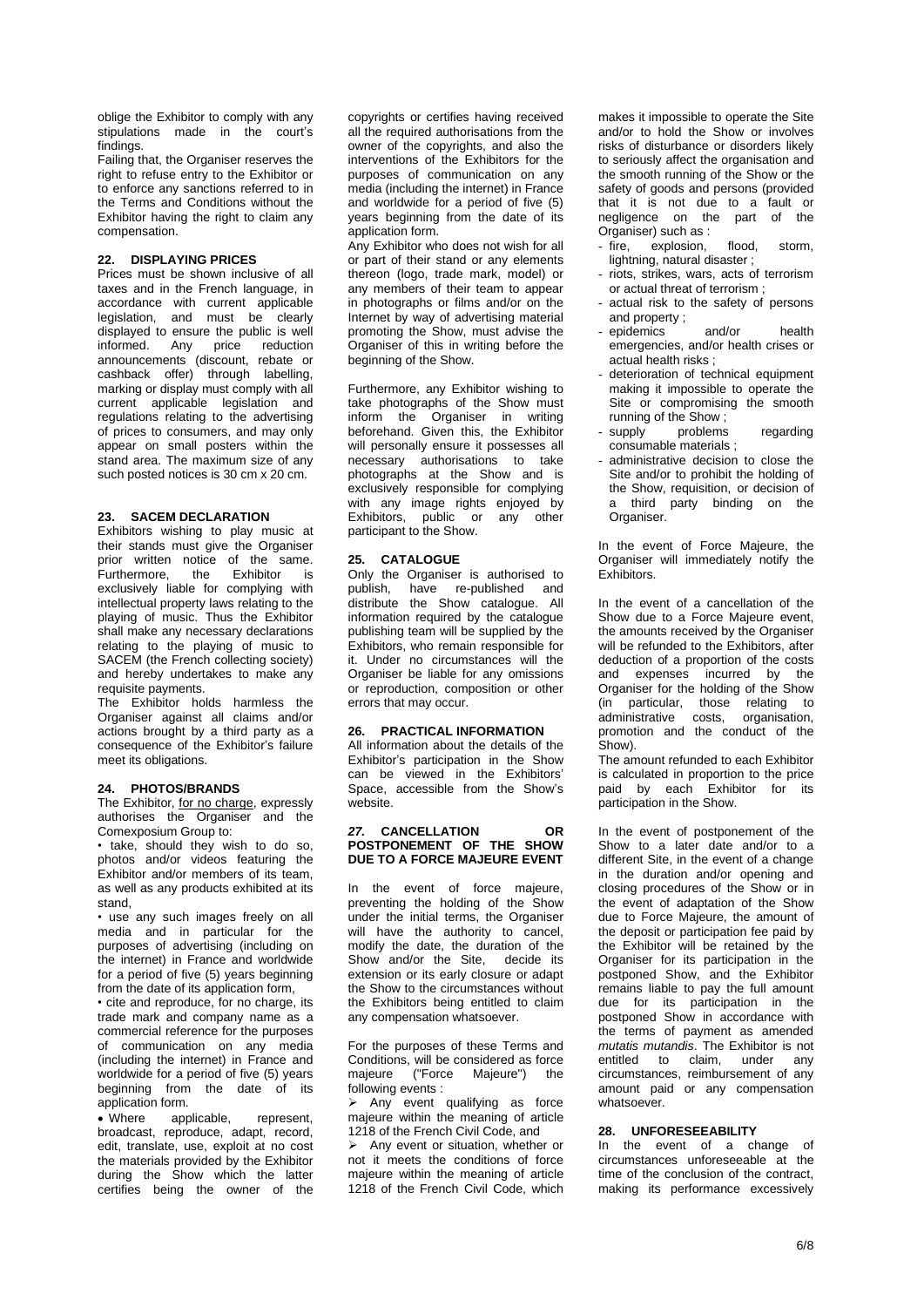onerous for COMEXPOSIUM, the Organiser reserves its right to cancel the Show or to modify, prior to the Show, the date, the Site, the duration of the Show, as well as the opening and closing hours of the Site which will host the Show.

These modifications shall not substantially alter the format of the Show and shall be notified to the Exhibitor with reasonable notice.

In the event of cancellation of the Show under the conditions of this article, the amounts received by the Organiser will be refunded to the Exhibitors, without the Exhibitors being entitled to claim any compensation whatsoever.

In the event of a modification of the Show or the conditions of organisation as provided for in this article, the amount of the deposit or the participation fees paid by the Exhibitor will be retained by the Organiser for the participation of the Exhibitor in the Show as modified and the Exhibitor remains liable to pay the full amount due for its participation in the Show in accordance with the terms of payment as amended *mutatis mutandis*. Exhibitors are neither allowed to demand a partial or total refund of the amount of the participation fee nor to claim any compensation whatsoever.

Article 1195 of the French Civil Code, relating to unforeseeable changes of circumstances, does not apply to these Terms and Conditions and to any contract entered into between the Organiser and the Exhibitor on the basis of these Terms and conditions. The Organiser and the Exhibitor declare that the Contractual documents contain the provisions that they have deemed sufficient and necessary to deal with such changes, including the provisions of this Article 28, and that, for the rest, they agree to bear the risk of changes as referred to in Article 1195 of the French Civil Code. Each party expressly waives the right to invoke the provisions of Article 1195 of the French Civil Code, and all rights it might have benefited under that article.

## **29. PERSONAL DATA**

The Organiser, as data controller, processes the Exhibitor's personal data in order to manage its application to participate in the Show and its business relationship with the Organiser in accordance with these General Terms and Conditions of Participation.

Said information and personal data will also be processed for security purposes in order to comply with legal and regulatory obligations, as well as

to enable the Organiser to improve and personalize the services that it offers. Depending on the choices made by the Exhibitor on its application form, the Exhibitor may also receive, by any communications channel, business proposals and news on the Organiser's activities and services.

The Exhibitor's personal data may be processed, on the basis of the consent (which he may withdraw at any time) in order to communicate to him business proposals and news about other Comexposium Group events and/or their partners, by any communications channel.

Only the Organiser's in-house teams and the service providers that it has authorized in connection with the organization and management of the Show will have access to the Exhibitor's personal data. If applicable, these data can be communicated to third parties, according to the Exhibitor's choice (the Organiser's partners / Comexposium Group Companies).<br>The personal

data that must necessarily be provided are indicated as such on the application form and are necessary for the conclusion and performance of the contract between the Exhibitor and the Organiser. The Organiser will not be able to process the Exhibitor's requests without said data.

In accordance with the applicable regulations, the Exhibitor has a right of access, a right of rectification, a right to object to the processing of its data, a right to delete data and to limit its processing and a right regarding the portability of its data. The Exhibitor may exercise these rights at any time by writing to the company *Comexposium - Retromobile 2023 - 70 avenue du general de Gaulle – 92058 Paris La Défense Cedex - France* or by email at privacy@comexposium.com. Finally, the Exhibitor has the right to lodge a complaint with France's<br>Commission nationale de Commission nationale de l'informatique et des libertés (the "Cnil").

The Exhibitor's personal data will be kept for the duration of its commercial relationship with the Organizer and then during a period of  $5$  years from the date on which the Exhibitor most recently expressed an interest.

The data needed to establish proof of the said relationship, the data needed to comply with these General Terms and Conditions of Participation and the data needed in order for the Organizer to comply with its legal and regulatory obligations shall be kept in accordance with provisions in force.

#### **30. SUBSTITUTION OPTION**

As part of the execution hereof, the Organiser may at any time be free to:

- be replaced by any company from the Comexposium Group to which it belongs, understood as referring to any controlling, controlled by or placed under the same control as the Organiser (as defined by Article L 233- 3 of the Commercial Code), or

- assign or transfer, in any way and to any person of its choice, the rights and obligations ensuing from these Terms and Conditions, namely in the event of sale or lease management of the Show's business assets.

It is expressly agreed that this transfer and substitution will not alter the application to participate in the Show, which the Exhibitor will uphold.

#### **31. COMPLIANCE**

The Exhibitor shall abide by all<br>applicable legal requirements legal requirements governing the duties (especially the Sapin 2 law, the Foreign Corrupt Practices Act and UK Bribery Act for anticorruption requirements), obligations, and internal business practices that shall be transmitted to the Organizer and shall obtain any permits or licenses necessary for its operations. The Exhibitor shall not undertake any action in violation of any applicable legal requirement that could result in liability being imposed the Organizer. The Exhibitor engages to comply with the internal policies (especially the Code of Business Ethics and the Gift & Hospitality process available on the corporate website of the Organizer [www.comexposium.com\)](https://office365.eu.vadesecure.com/safeproxy/1/dmVyc2lvbjoyfG1lc3NhZ2VJRDpBQU1rQUdZME5qSmlaV1ZtTFRVeU1qY3ROR000T0MwNE1XWTBMVEUwTnpRMU9HUm1OalV4TXdCR0FBQUFBQUFxUjZhQUVIejZUN0lKM3ZBQkt1UVpCd0RLdjU1aVFuX0FRcG02M0pydnRUVTdBQUFBQUFFTUFBREt2NTVpUW5fQVFwbTYzSnJ2dFRVN0FBQVBGdzlYQUFBPXxlbWFpbEZyb206YXhlbGxlLnJlYnV0QGNvbWV4cG9zaXVtLmNvbXxlbWFpbFRvOm1vcmdhbmUuYmVyYW5nZXJAY29tZXhwb3NpdW0uY29tfGxvZ2luOmNiMWM1NDU4LWY0YTktNDlmNy05ZjBlLTM3M2Q3NGY4ODRlOHxjbGllbnRUeXBlOm9mZmljZQ==/www.comexposium.com) disclosed by the Organizer and any requirement edited by those.

#### **32. COMPLAINTS AND DISPUTES - GOVERNING LAW - JURISDICTION**

All complaints must be sent by registered post with confirmation of delivery within ten (10) days of the Show closing.

The parties shall endeavour to settle amicably and rapidly any dispute that may arise between them in relation to the interpretation and/or execution of the contract and these Terms and Conditions. If at the end of a period of 90 calendar days after the date of receipt of the registered letter with acknowledgement of receipt notifying the dispute, the Organiser and the Exhibitor do not reach an agreement, the dispute will then fall within the exclusive jurisdiction of the courts of Nanterre.

Participation in the Show and all actions taken in relation to this participation are subject to French law. In case of contradiction between this translation of the General Conditions of Participation and the French version thereof, only the French version shall prevail.